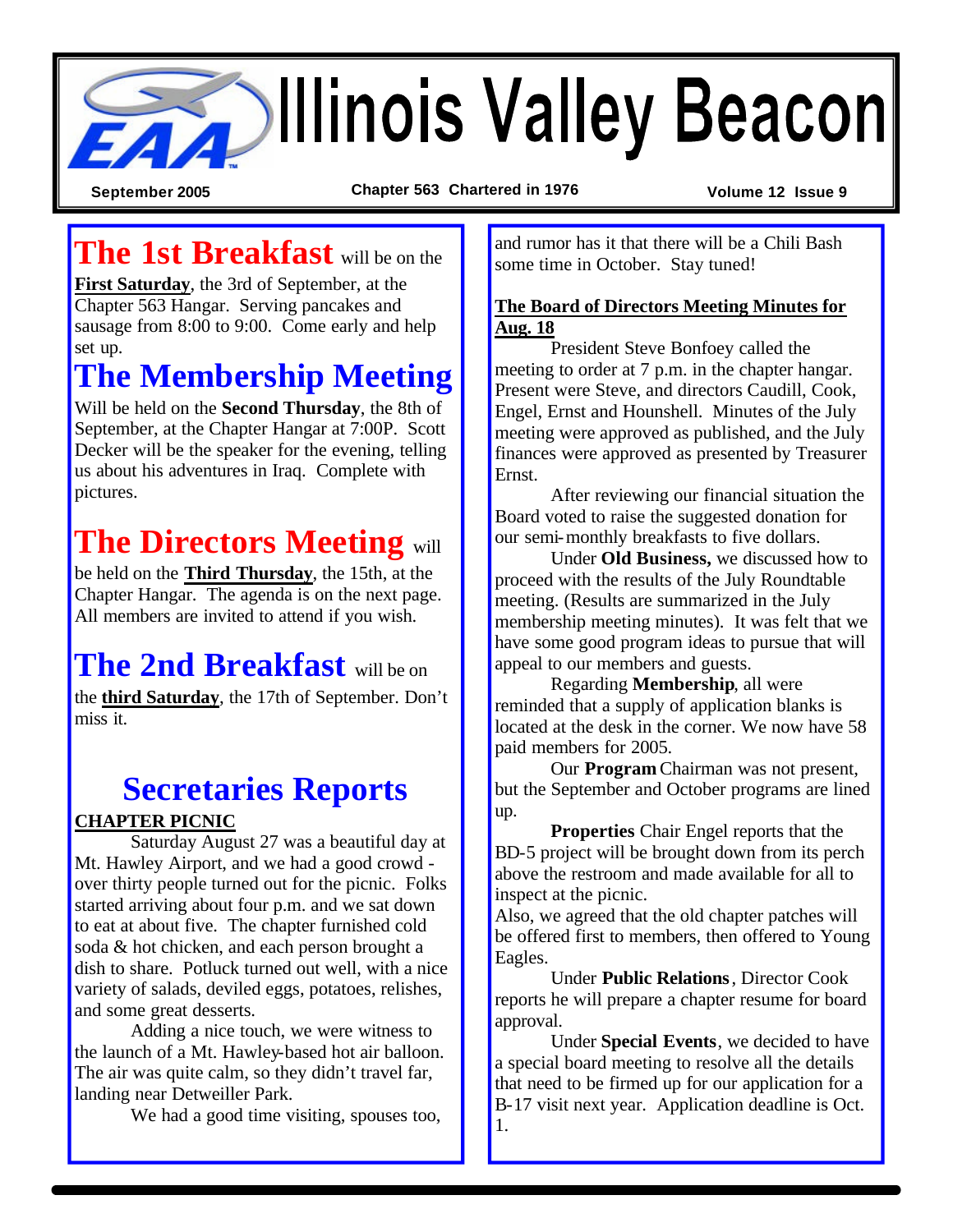We will contact some of the other 3MY folks about our plan for a Chili Bash in October.

The secretary will contact Holiday Luncheon chair Sam Sisk to see how plans are going.

Our Youth Outreach activity continues. At the recent Prairie Airshow, members Daily and Engel flew about 16 Young Eagles.

There being no **New Business**, the meeting adjourned.

Respectfully Submitted, Bill Engel, Secretary

### **BD-5 UPDATE**

This is one of a series of articles that will describe progress on the build of our "personal fighter plane", which was donated to the chapter for educational and promotional purposes. So far, a rolling stand has been built to hold the plans, some common parts like rivets, and a few tools. The "bedplate" table has arrived, and the fuselage sections have been assembled on it.

Next we will review the work done to date, by going through the detailed step-by-step plans so we know how best to proceed.

Anyone who would like to participate is welcome. Just indicate your interest by giving your email address to Bill Engel (engelwk@mtco.com) and you will be kept informed. We plan to set a casual schedule, make sure everyone who "wants in" understands what's needed, and let them pick out a portion of the project to work on. Onward and upward!



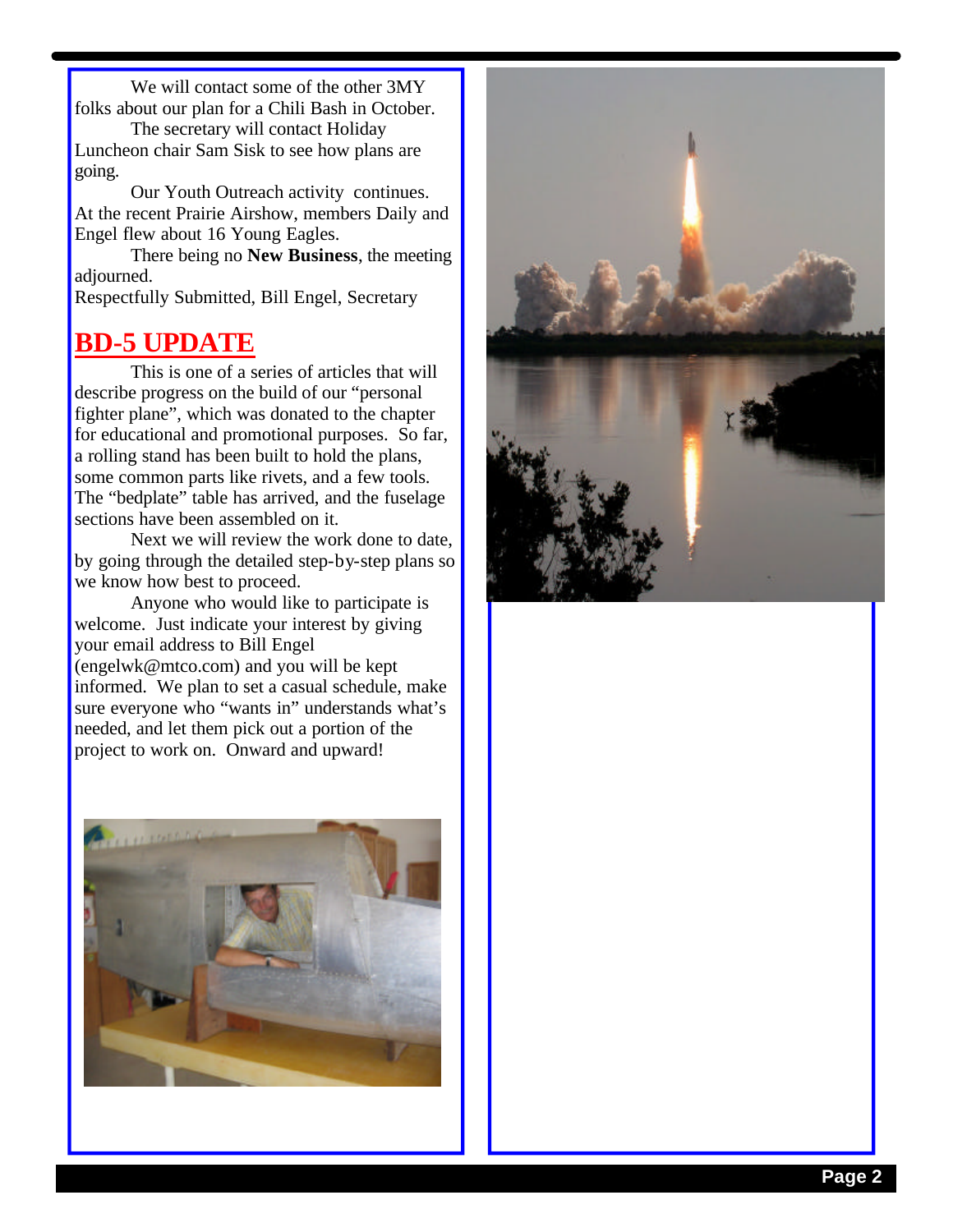| <b>Calendar of Events 2005</b> |                 |                                      |                                     |  |
|--------------------------------|-----------------|--------------------------------------|-------------------------------------|--|
| <b>Breakfasts</b>              |                 | <b>Membership</b><br><b>Meetings</b> | <b>Directors</b><br><b>Meetings</b> |  |
| <b>January</b>                 | 1 and 15        | 13                                   |                                     |  |
| February                       | 5 and 19        | 10                                   | 17                                  |  |
| <b>March</b>                   | 5 and 19        | 10                                   | 17                                  |  |
| <b>April</b>                   | 2 and 16        | 14                                   | 21                                  |  |
| <b>May</b>                     | <b>7 and 21</b> | 12                                   | 19                                  |  |
| <b>June</b>                    | <b>4 and 18</b> | 9                                    | 16                                  |  |
| <b>July</b>                    | 2 and 16        | 14                                   | 21                                  |  |
| <b>August</b>                  | <b>6 and 20</b> | 11                                   | 18                                  |  |
| <b>September</b>               | 3 and 17        | 8                                    | 15                                  |  |
| October                        | 1 and 15        | 13                                   | 20                                  |  |
| <b>November</b>                | 5 and 19        | 10                                   | 17                                  |  |
| <b>December</b>                | 3 and 17        | 8                                    | 15                                  |  |
|                                |                 |                                      |                                     |  |

**Speakers/Presentations/Activities:**

|                              | January - Alan Lurie (GPS)                                                      | May -Jim and Kurt Hannemann       | <b>September-Scott Decker</b>                                           |
|------------------------------|---------------------------------------------------------------------------------|-----------------------------------|-------------------------------------------------------------------------|
| <b>February -Niel Pobanz</b> |                                                                                 | June -Adama Allmond               | <b>October - Bruce Chien</b><br>"How to avoid failing your"<br>medical" |
| <b>March-Project Visit</b>   |                                                                                 | <b>July - Chapter Round Table</b> | <b>November</b>                                                         |
| <b>April - Gerry Peacock</b> |                                                                                 | <b>August</b> – Chapter Picnic    | December -                                                              |
| <b>Flying:</b>               | <b>3MY Fly Outs every month.</b><br>Oshkosh<br>See the Fly-In Events on page 4. |                                   |                                                                         |

a sa karang sa kabupatèn Kabupatèn Kabupatèn Kabupatèn Kabupatèn Kabupatèn Kabupatèn Kabupatèn Kabupatèn Kabup